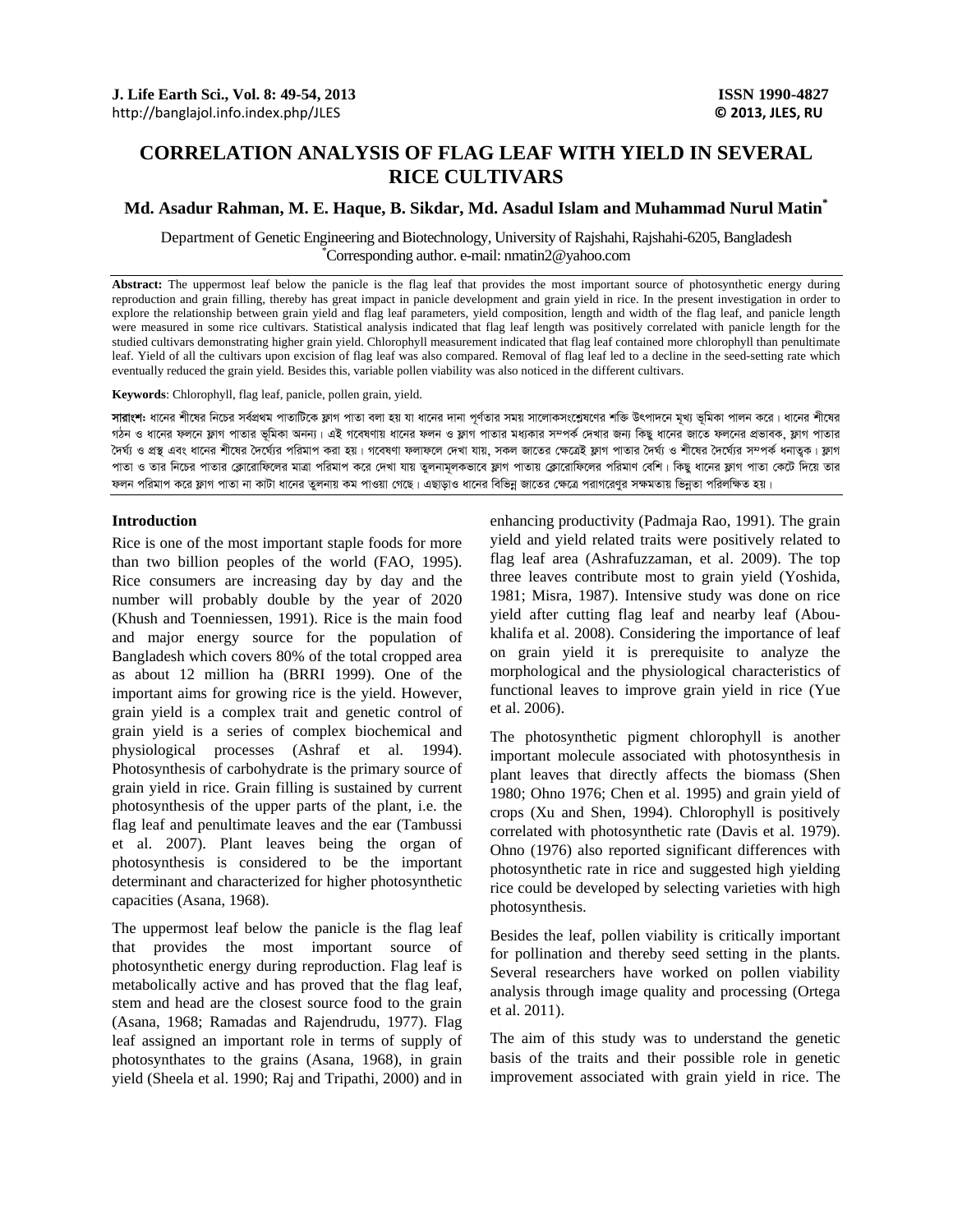rice yield is far below in Bangladesh than the requirement for the population. Meeting this challenge will require efforts in multiple areas, one of which will be the development of high yielding varieties that are better adapted to wide range of environment. Genotype greatly affects grain yield and yield components. Therefore, effective plant selection characters that are associated with yield are obligatory. Correlation analysis and direct and indirect effects of yield components provides the basis for successful breeding plan (Choudhry et al. 1986). Thus, the objective of this study was to determine the correlation analysis of yield and yield contributing characters in rice. Therefore efforts were made to relate the flag leaf area with yield parameters *viz.*, number of panicles, panicle length, number of grains per panicle, grain weight, grain yield per plant, in order to assess and identify the productive cultures for selection. Moreover, chlorophyll content of the leaf and the effect of leaf cutting on the yield components were elucidated as well as pollen viability were analyzed in rice cultivars.

#### **Materials and Methods**

*Plant materials and data collection***:** Mature seeds of rice cultivars BR3, BR4, BR11, BRRI dhan28, BRRI dhan29, BRRI dhan34, and BRRI dhan37 were collected from regional station of Bangladesh Rice Research Institute (BRRI, Rajshahi) and were germinated in pots on May 2011. Thirty day old seedlings were transplanted in the research field of Rajshahi University, Bangladesh using randomized block design with three replications in 2  $m<sup>2</sup>$  plot. In every plot 10 rows each containing 10 single seedlings of all the cultivars were transplanted. Spacing between plants and rows was kept 15 and 30 cm, respectively. Standard agronomic practices compatible to this argoecological zone were adapted to ensure good crop growth. At maturity 10 guarded plants were randomly selected from each replication and data were collected for plant height, flag leaf length, days to heading, panicle length, grain per panicle and other yield contributing characters including grain weight, and grain yield per plant at harvest.

*Flag leaf excisions***:** Flag leaf (FL) was excised at the base during heading stage from some of the plants of the studied cultivars and let it to maturity and data were collected to study the effect of FL cutting on grain yield. After harvesting weight of 100 grains was measured using electric balance.

*Data analysis***:** From each replication 10 hills those produced more than 10 tillers were randomly selected. Data on leaf and panicle were taken from10 tillers/hill and average was calculated with standard error  $(\pm)$ . The mean performance of individual genotype over three replications was pooled and employed for statistical analysis. Correlation coefficient was calculated and the estimated values were compared with tabulated values to test the significance. ANOVA was calculated to test the significance of differences among parameters. Pearsonian coefficient of correlation (r) was measured as follows:

$$
r = \frac{\sum xy - \frac{\sum x \sum y}{n}}{\sqrt{\sum x^2 - (\frac{\sum x}{n})^2} x \sqrt{\sum y^2 - (\frac{\sum y}{n})^2}}
$$

Here, x; flag leaf length, y; panicle length.

To measure the accuracy of significance of r, t test was done using the following formula:

$$
t = \frac{r \sqrt{n-2}}{\sqrt{1-r^2}}
$$

*Chlorophyll content measurement***:** For chlorophyll content measurement leaf samples from FL and penultimate leaves (PL) from the tested cultivars were collected at anthesis period. Total chlorophyll was measured using a spectrophotometer with the following procedure. From fresh and fully expanded leaves 20 mg leaf tissue was prepared and extracted with 1 ml of 95% ethanol in a tube at 60℃ for overnight. The extract was measured at wavelengths of both 645 and 663 nm with T80 UV/VIS Spectrophotometer (PG Instrument Ltd.). Chlorophyll *a*, chlorophyll *b* and total chlorophyll contents were calculated using MacKinney's (1941) specific absorption coefficients as described by Chory et al. (1989), in which chlorophyll  $a = 12.72$  (A<sub>663</sub>) -2.59 (A<sub>645</sub>), chlorophyll  $b = 22.88$  (A<sub>645</sub>) - 4.68 (A<sub>6663</sub>), and total chlorophyll = 20.29  $(A_{645}) + 8.02 (A_{663})$ . The total chlorophyll per gram tissue was converted with the formula of, total chlorophyll (mg/g) = chlorophyll (mg/L) X 0.001 (L) / fresh weight (g). Three biological replicates were used for this experiment.

*Pollen viability analysis***:** Chemicals including 95% ethanol, Lugols solution containing iodine potassiumiodide  $(I_2KI)$  and distilled water were used. Three healthy flowering panicles from each plant were selected for pollen viability testing. Five spikelets from each panicle were collected. Open anthers were placed on one drop of demineralized water on a glass slide and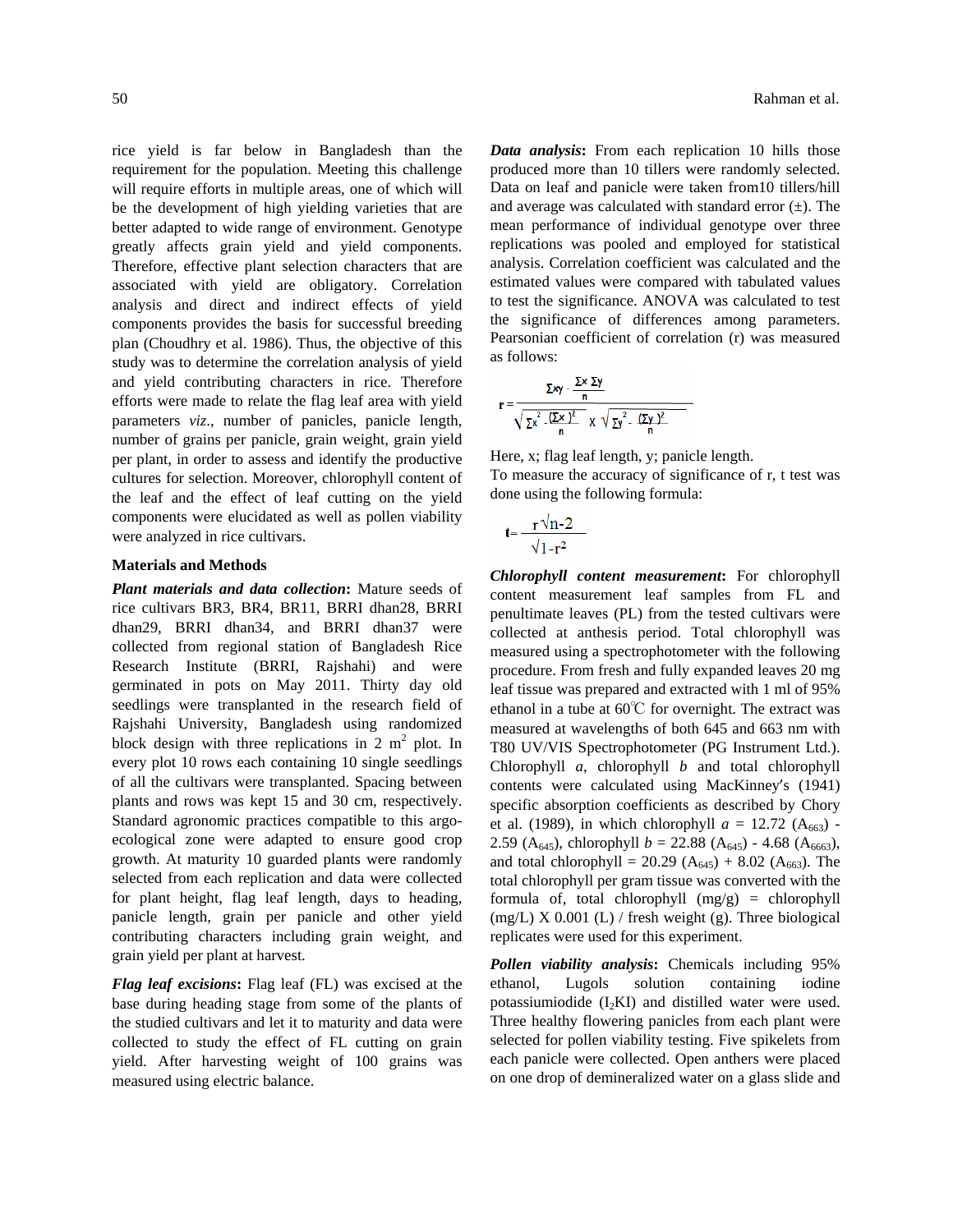were macerated with needle to release the pollen grains, followed by staining with a  $1\%$  I<sub>2</sub>KI solution. The I<sub>2</sub>KI solution was prepared by dissolving 1 g of Iodine and 2 g of Potassiumiodide in 100 ml of water (Lopez and Virmani, 2000). Pollen viability was studied under microscope (LABOMED, USA) in LP Semi plan Achro 40X and differenciation was made between viable and nonviable one.

# **Results**

*Flag leaf length positively correlates with yield***:** Length of flag leaf and panicle of two rice cultivars, BR11 and BRRI dhan28 were measured and correlation between the characters was calculated. The correlation between FL and yield was positive and highly significant. Plants with grater FL length had elongated panicle length, thus producing increased number of primary and secondary rachis resulted in increased number of grain in the panicle that ultimately improved the yield of the cultivar (Table 1). Statistical analysis showed that the value of correlation coefficient r was 0.792749 and 0.971915 for BR11 and BRRI dhan28, respectively. Calculated value was greater than the tabulated value (0.735 at 9 df), indicating the correlation among parameters for both varieties were significant at 1% level of significance (Fig. 2). Furthermore, accuracy of significance level was confirmed using t-test. The calculated value of t was 3.678 and 11.681 for BR11 and BRRI dhan28, respectively, which is greater than the tabulated value (3.25 at 9 df) indicating the result was significant at 1% level of significance.

Table 1 Data on flag leaf length, penultimate leaf length and panicle length of the variety BR11 and BRRI dhan28.

|           | <b>BR11</b>     |                |                | BRRI dhan28    |                |                |
|-----------|-----------------|----------------|----------------|----------------|----------------|----------------|
|           | Length $(cm)$   |                |                | Length $(cm)$  |                |                |
| Plant no. | FL              | PL             | Panicle        | FL             | PL             | Panicle        |
| 01        | $21.3 \pm 1.3$  | $36.1 \pm 1.5$ | $18.3 \pm 1.0$ | $22.1 \pm 2.1$ | $33.5 \pm 2.8$ | $19.7 + 2.5$   |
| 02        | $25.7 + 1.08$   | $34.0 \pm 2.1$ | $18.5 \pm 2.1$ | $18.9 \pm 2.3$ | $32.7 + 2.2$   | $17.5 + 2.1$   |
| 03        | $28.28 \pm 1.3$ | $31.0 \pm 1.5$ | $20.3 \pm 1.8$ | $27.6 \pm 2.9$ | $35.7 + 2.7$   | $25.3 \pm 1.9$ |
| 04        | $37.28 \pm 2.1$ | $44.7 \pm 2.8$ | $35.0 + 2.2$   | $31.9 \pm 2.2$ | $39.8 \pm 1.7$ | $28.8 + 2.3$   |
| 05        | $18.82 \pm 1.1$ | $30.7 \pm 2.9$ | $17.5 \pm 1.5$ | $21.6 \pm 1.9$ | $30.7 + 1.2$   | $16.6 + 1.8$   |
| 06        | $37.84 \pm 1.9$ | $38.6 \pm 2.2$ | $33.9 + 2.5$   | $32.5 \pm 2.2$ | $41.9 + 2.4$   | $29.4 + 1.7$   |
| 07        | $37.59 \pm 2.3$ | $47.0 \pm 3.1$ | $33.4 \pm 1.9$ | $31.8 \pm 1.5$ | $45.2 + 2.1$   | $27.5 \pm 2.9$ |
| 08        | $25.9 \pm 2.5$  | $36.1 \pm 1.9$ | $19.8 \pm 2.4$ | $29.6 \pm 2.3$ | $40.2 + 2.9$   | $25.9 + 2.2$   |
| 09        | $24.13 + 1.2$   | $32.8 \pm 2.7$ | $22.6 + 1.6$   | $24.3 \pm 2.1$ | $31.7 + 2.0$   | $22.5 + 2.6$   |
| 10        | $35.5 \pm 1.8$  | $42.9 \pm 2.0$ | $31.6 \pm 2.7$ | $19.1 \pm 2.3$ | $32.4 \pm 2.1$ | $18.4 \pm 2.1$ |

Randomly 10 plants were selected from each replication where each hill produced more than 10 tillers. Data is an average of 10 tillers/hill. Standard error is demonstrated with  $\pm$  value. FL; flag leaf, PL; penultimate leaf.

Table 2 Total chlorophyll content of the flag leaf and penultimate leaf of the studied five cultivars of rice.

|             | Total chlorophyll content $(mg/g)$ |                     |          |  |  |  |
|-------------|------------------------------------|---------------------|----------|--|--|--|
| Genotype    | Flag leaf                          | Penultimate<br>leaf | F value  |  |  |  |
| <b>BR3</b>  | 50.54                              | 37.61               |          |  |  |  |
| <b>BR4</b>  | 49.21                              | 36.06               |          |  |  |  |
| <b>BR11</b> | 41.13                              | 32.18               | $22.7**$ |  |  |  |
| BRRI dhan34 | 54.22                              | 19.59               |          |  |  |  |
| BRRI dhan37 | 42.08                              | 33.82               |          |  |  |  |

\*\* Significant at 1% level

Table 3 100- grain weight of the rice cultivars in normal condition and after removal of flag leaf.

| Genotype     |                  | $100$ -grain weight $(g)$ |           |
|--------------|------------------|---------------------------|-----------|
|              | Control $\pm$ sd | $Treated + sd$            | t-value   |
| $BR-3$       | $2.75+0.21$      | $1.4 + 0.16$              | $15.47**$ |
| $BR-4$       | $2.60+0.19$      | $1.7 + 0.18$              | $10.22**$ |
| <b>BR-11</b> | $2.57+0.23$      | $1.8 + 0.1.0$             | $10.26**$ |
| BRRI dhan34  | $3.1 + 0.14$     | $1.65+0.17$               | 15.36**   |
| BRRI dhan37  | $2.31 \pm 0.21$  | $1.5 + 0.16$              | $9.64**$  |

Control; plants grown naturally, Treated; plants grown nearby the control plant but flag leaf was removed at the anthesis stage and let it to grow to maturity. After harvesting 100 grains was collected from 5 panicles of one plant and weight was measured in gram. Three replications were used. Data following the marks \*\* are significantly higher than the treated at 0.01 probability levels based on t-test.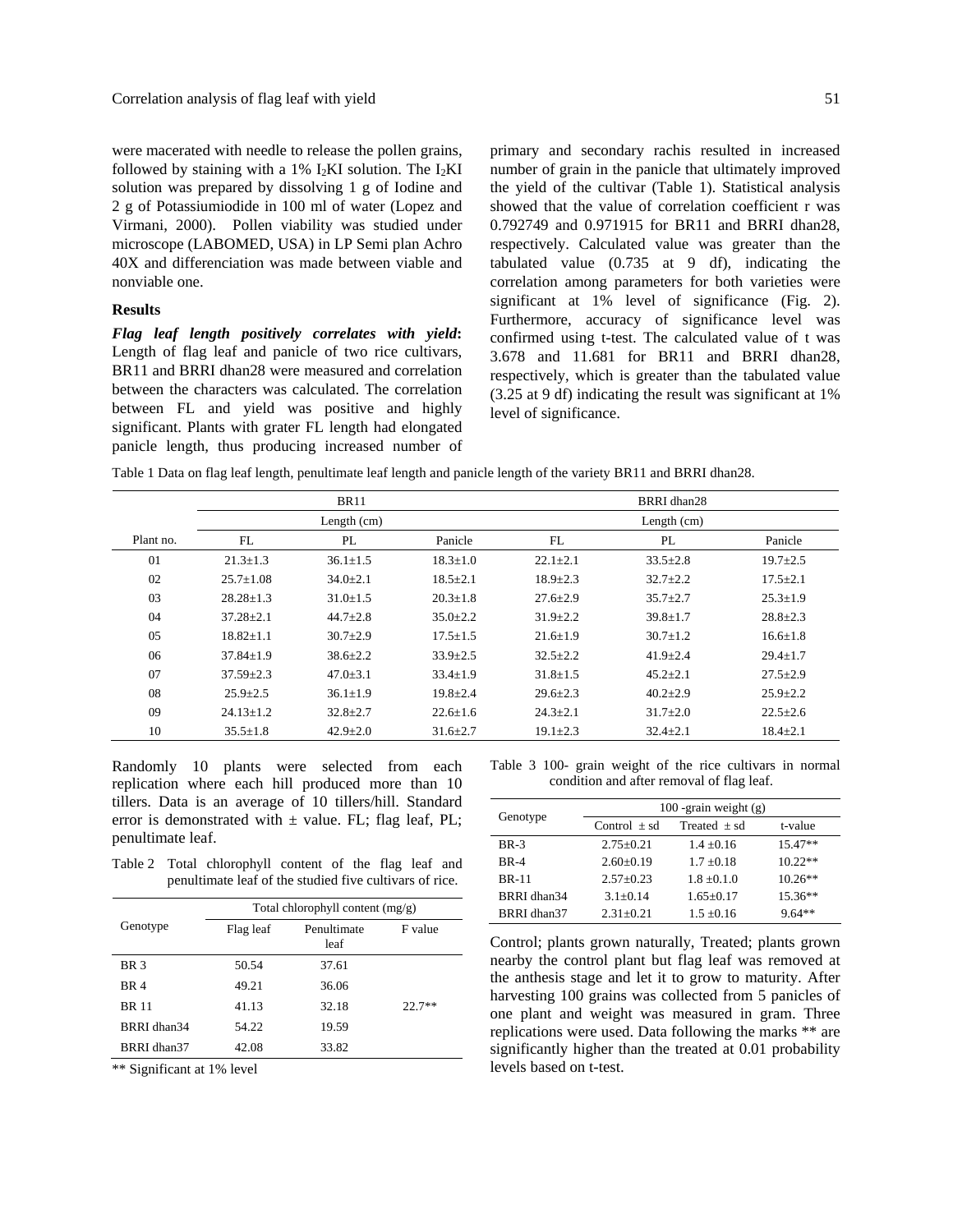*Leaf chlorophyll contributes to yield***:** Chlorophyll content of FL and PL from the studied five cultivars was measured. Results indicated that FL contained increased amount of total chlorophyll than that of PL for all of the studied cultivars (Fig. 1 and Table 2). The difference was more than two fold in BRRI dhan34. Among the cultivars, BRRI dhan34 showed the highest  $(54.22 \text{ mg/g})$  FL chlorophyll content than the others, whereas, BR3 showed maximum PL chlorophyll content (Table 2). ANOVA showed that mean chlorophyll content among the cultivars varied significantly suggesting that the studied genotypes were genetically variable regarding chlorophyll content. Chlorophyll content had the strong and positive correlation with yield. Increased grain yield was observed when chlorophyll was higher as found in the BRRI dhan34, whereas, lower grain yield was observed at lower chlorophyll content as found in the cv.BR11 (Table 2 and 3).







Fig. 2 Correlation graphs and pollen viability study. **A.** Correlation between flag leaf length and panicle length of the rice cultivar BR 11. **B.**  Correlation between flag leaf length and panicle length of the rice cultivar BRRI dhan28. **C.** Viable pollens and **D.** Non viable pollens observed in 40X objectives.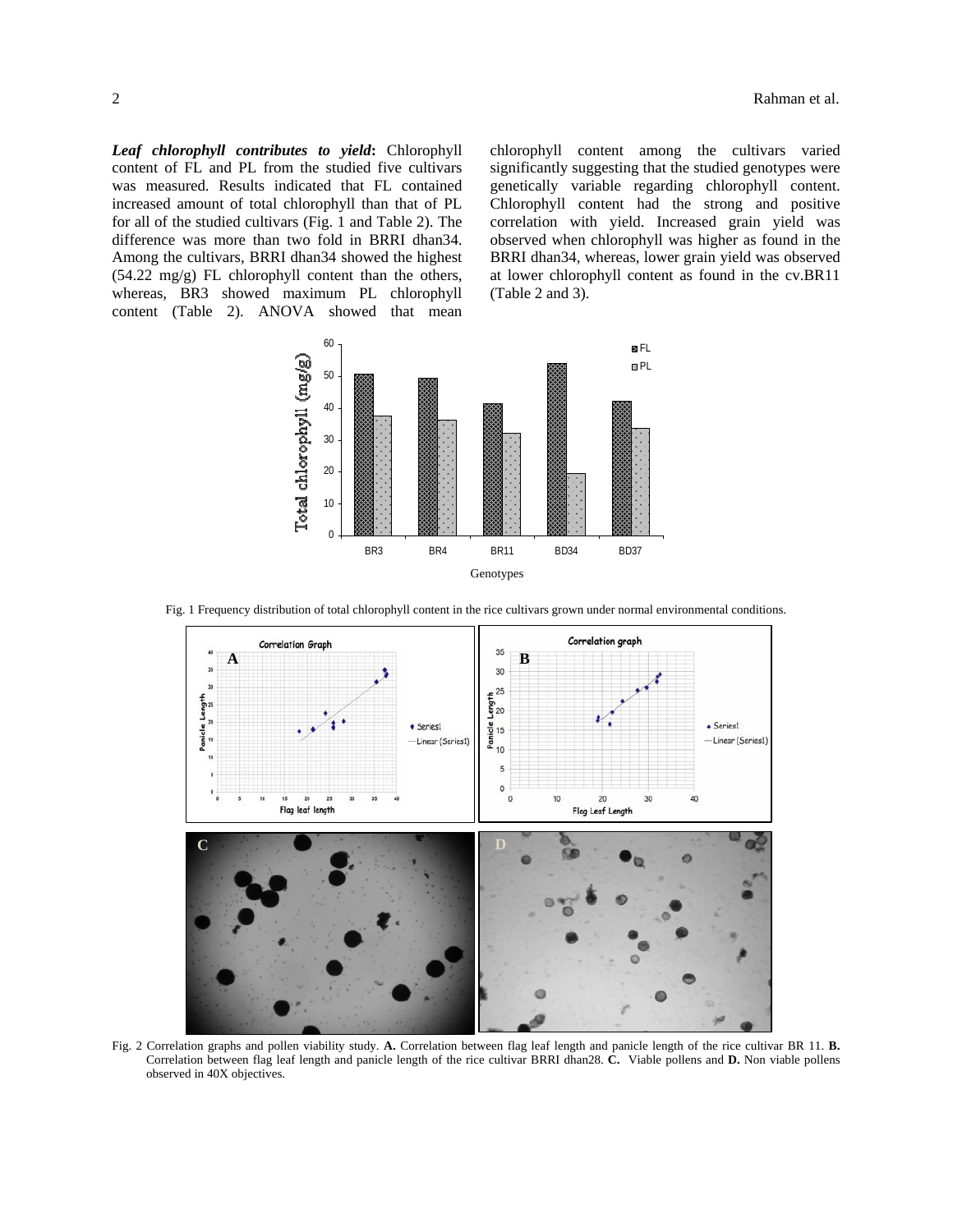*Flag leaf cutting affect plant yield***:** The flag leaves were excised after the emergence of panicle from some of the selected plants of all the examined cultivars and let it to grow. Phenotypic observation indicated various defects existed in the leaf cut plants throughout maturation including late maturation, decaying, shrunken and reduced grain size, as well as increased sterility. Moreover, panicle length and branching were reduced. As a whole, those deformities acted as potential factors for the reduction of yield of the rice cultivars. After harvesting 100 grains weight from leaf cut plant was measured and significant reduction of weight was observed compare to 100 grains weight of the control plant (Table 3). Among cultivars the 100 grain weight of leaf cut plants was reduced about two fold in the BR3 and BRRI dhan34 from those of uncut plants (Table 3).

*Pollen viability varies among cultivars***:** Pollen viability was tested using  $I_2KI$  solution from 10 microscopic focuses. Viable pollen grains were filled with large and ball-like intracellular proteins and non-viable pollen grains were wrinkled and empty and less intracellular proteins were present (Fig. 2). Among them BR3 had the highest percentage of pollen viability (91%), whereas, BR4, BR11, BRRI dhan34 and BRRI dhan37 showed the pollen viability of 65%, 82%, 70% and 80%, respectively.

# **Discussion**

Present study indicated that flag leaf length was positively correlated with panicle length thereby was correlated with the grain yield which showed the similarity with the results of Li et al. (1998), where found that large leaf length, leaf width, and leaf area contributed to increased spikelet number per panicle. Bing et al. (2006) found that potential yield and spikelet number were positively correlated with length, width and area of flag leaf. Thereby indicating, it is possible to improve grain yield by genetic improvement of length, width and area of flag leaf. Genetic analysis of the morphological and physiological characteristics of functional leaves, especially flag leaf is found important for rice improvement program (Yue et al. 2006). It is noticed that when FL length is high the panicle length is also high. In case of BR11 when the average FL length was 21.33, 25.90, 28.19, 37.33, 18.28, 37.84, 37.59, 25.90, 24.13, 35.50 cm, then the average panicle length was 18.03, 18.54, 20.32, 34.98, 17.52, 33.87, 33.36, 19.85, 22.60, 31.65 cm, respectively and in case of correlation analysis, a significant correlation was found between them. Similar significant result was found in

case of BR28 (Table 1). Yield was significantly and positively associated with panicle length (Yadav *et al*. 2010). We also found that flag leaf length was positively associated with panicle length, thereby indicating associated with grain yield.

Variable amount of chlorophyll content was observed in the rice cultivars. The cultivar BR3 contained 50.54 and 37.61 mg/g chlorophyll for FL and PL, respectively. Similarly, BR4 contained 49.20 and 36.05 mg/g, BR11 41.12 and 32.17 mg/g, BRRI dhan34 54.21 and 19.59 mg/g and BRRI dhan37 42.07 and 33.81 mg/g chlorophyll for FL and PL, respectively. Results indicating, in every variety FL always contained more chlorophyll than the PL. That means photosynthesis occurs mostly in FL and contributes mostly in panicle development. Prakash et al. (2011) found that the grain yield was positively related with flag leaf area in rice cultivars. Roy and Kar (1992), Gupta *et al.* (1999) also reported significant positive association between boot leaf length and grain yield per plant.

The weight of 100 grains was measured from the control and treated (flag leaf excised) plants. As in the Table 3, weight of 100 grains of BR3 was 2.75 g and 1.4 g for control and treated, respectively. Similarly, 100 grains weight of BR4 had 2.60 g and 1.7g, BR11 had 2.57 g and 1.8g, BRRI dhan34 had 3.1 g and 1.65 g, BRRI dhan37 had 2.31 g and 1.5 g for control and treated, respectively. Results indicating yield was always significantly reduced when flag leaf was removed from the plant at anthesis (Table 3). This is might be due to the inaproperiate food supply to sink that mostly flag leaf does and thus the effect was observed as various defects in the floral identity. Therefore, it is worth mentioning that flag leaf has a great contribution on yield.

We have also successfully counted the pollen, and differentiated viable pollens from non-viable one. When we have counted the percentage of viability of 91% in BR3, 65% in BR4, 82% in BR11, 70% in BRRI dhan34, and 80% in BRRI dhan37.

## **Conclusion**

In rice, the flag leaf is metabolically active and critically important in determining yield. It has been assigned an important role in terms of supply of photosynthates to the grains. Any damage done to that leaf will have a direct and dramatic impact on crops potential. Therefore, it is important to protect the flag leaf in the early stages of crop. Raising the photosynthetic capacity of flag leaf is the key to